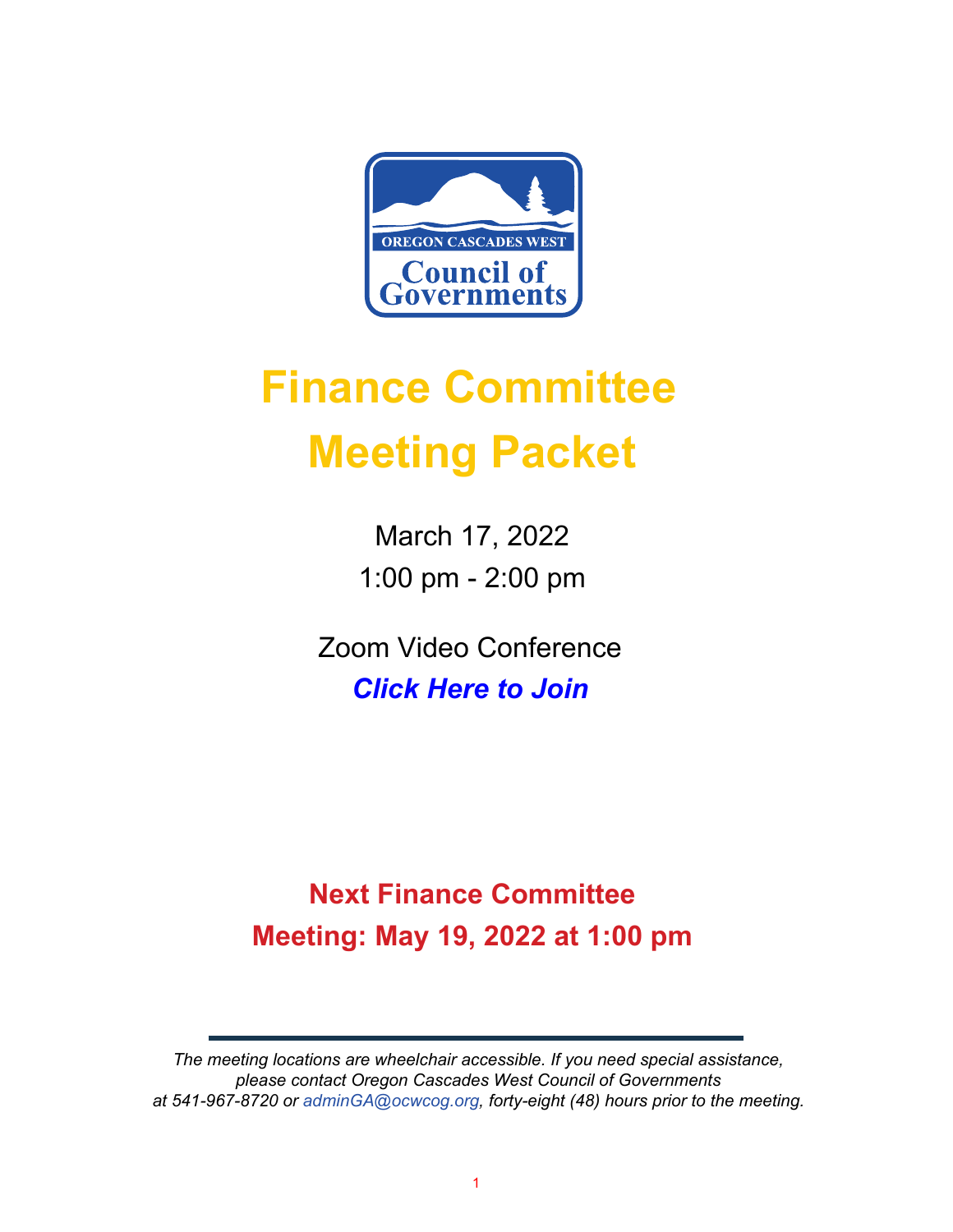<span id="page-1-0"></span>

#### **OREGON CASCADES WEST COUNCIL OF GOVERNMENTS FINANCE COMMITTEE AGENDA March 17, 2022 1:00 – 2:00 pm**

**[Join Zoom Meeting](https://ocwcog.zoom.us/j/89987186210?pwd=cEhPOUFvMjB1bGNldnNxSGdWbUtvZz09)**

Meeting ID: 899 8718 6210 Passcode: 358230

#### *An Executive Session may be called as deemed necessary by the Chair, pursuant to ORS 192.660.*

**NOTE:** Please contact Leah Snodgrass at 541.967.8720 or [lsnodgrass@ocwcog.org,](mailto:lsnodgrass@ocwcog.org) no later than noon on Wednesday, March 16th, to confirm your attendance.

- *1.* **Welcome and Introductions** *(Chair, Commissioner Pat Malone)*  $(1:00 - 1:05 \text{ pm})$
- *2.* **Public Comment** *(Chair, Commissioner Pat Malone)*  $(1:05 - 1:10 \text{ pm})$

Floor will be open to the public for comment.

*3.* **Consent Calendar** *(Chair, Commissioner Pat Malone)*  $(1:10 - 1:15 \text{ pm})$ 

Review of the January 20, 2022, Finance Committee minutes. [\(Page](#page-1-0) 3)

#### **ACTION: Motion to approve the minutes of the January 20, 2022, Finance Committee Meeting.**

*4.* **Financial Reports** *(Finance Director Marit Nelson)*  $(1:15 - 1:30 \text{ pm})$ 

Finance Director Nelson will review the Financial Reports and respond to questions. [\(Page](#page-1-0) 5)

**ACTION: Information only.** 

- *5.* **Other Business**  $(1:30 - 1:35 \text{ pm})$
- *6.* **Adjournment**

(1:35 pm)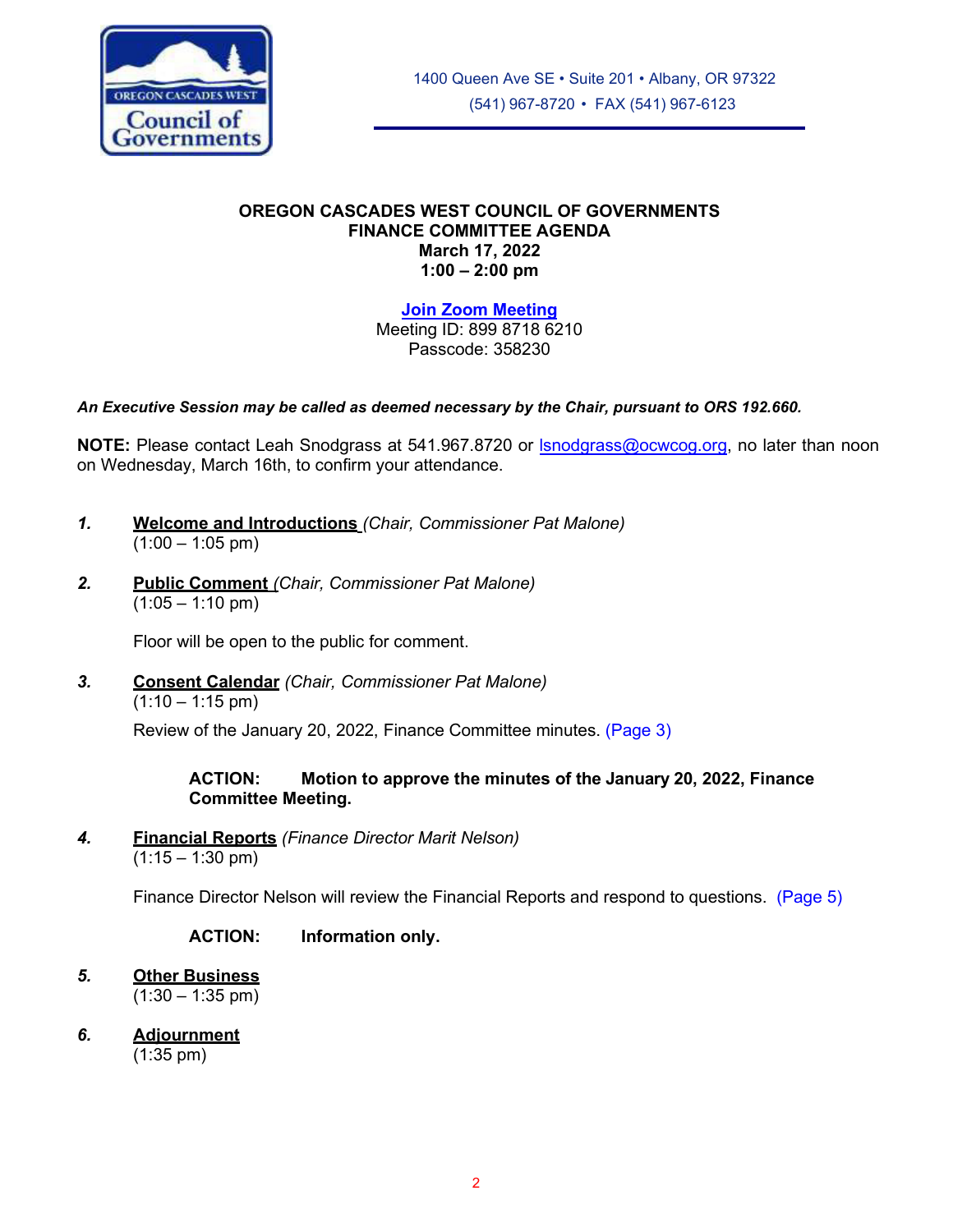#### <span id="page-2-0"></span>**OREGON CASCADES WEST COUNCIL OF GOVERNMENTS FINANCE COMMITTEE MINUTES January 20, 2022 Via Zoom Video and Audio Conferencing**

- **Attendees:** Commissioner Claire Hall, Lincoln County; **CHAIR:** Commissioner Pat Malone, Benton County; Mayor Jim Lepin, Millersburg; Mayor Dean Sawyer, Newport; Councilor Alan Rowe, Adair Village; and Mitzi Naucler, SSAC.
- **Absent:** Commissioner Roger Nyquist, CWACT; Commissioner Sherrie Sprenger, Linn County; Mayor Chas Jones, Philomath; Lee Lazaro, DSAC; and Britny Chandler, TBAC.
- **Staff:** Executive Director, Ryan Vogt; Finance Director, Marit Nelson; and Executive Assistant, Leah Snodgrass

#### **1. Welcome and Introductions**

The Oregon Cascades West Council of Governments' (OCWCOG) Finance Committee Meeting was called to order by Chair Malone on January 20, 2022, at 1:03 pm via Zoom Video and Audio Conferencing.

#### **2. Public Comment**

No comment.

#### **3. Approval of Previous Meeting Minutes**

Mayor Lepin moved to approve the meeting minutes from the July 15, 2021, and December 9, 2021, Finance Committee Meetings. Mayor Sawyer seconded the motion. Miss Naucler abstained because she was not on the Finance Committee at the time the minutes were taken. With no objections, the minutes were voted upon and approved.

#### **4. Financial Reports**

Finance Director Nelson summarized the financial update provided in the Finance Committee meeting packet that starts on page eight (8). A few items Finance Director Nelson pointed out in the detail report was the federal match for \$269,000 that was pending for prior year adjustment, would happen in the December close. The next meeting will show the updated numbers. Additionally, advertising and marketing show an increase due to the Veterans Services and Human Resources doing more than anticipated advertising for programs and hiring. The adjustments will be reflected in the supplemental budget.

Chair Malone asked for clarification on when OCWCOG fiscal year starts. Finance Director Nelson answered on July first. Chair Malone pointed out we are five (5) months into the year and have done 25% of the spending, and that looks like a normal trend. Finance Director Nelson affirmed Chair Malone's observation. Chair Malone asked if the "pennies" can be removed from the statement to help limit the digits to track the amounts better, and Finance Director Nelson agreed to remove the decimal places from the spreadsheets.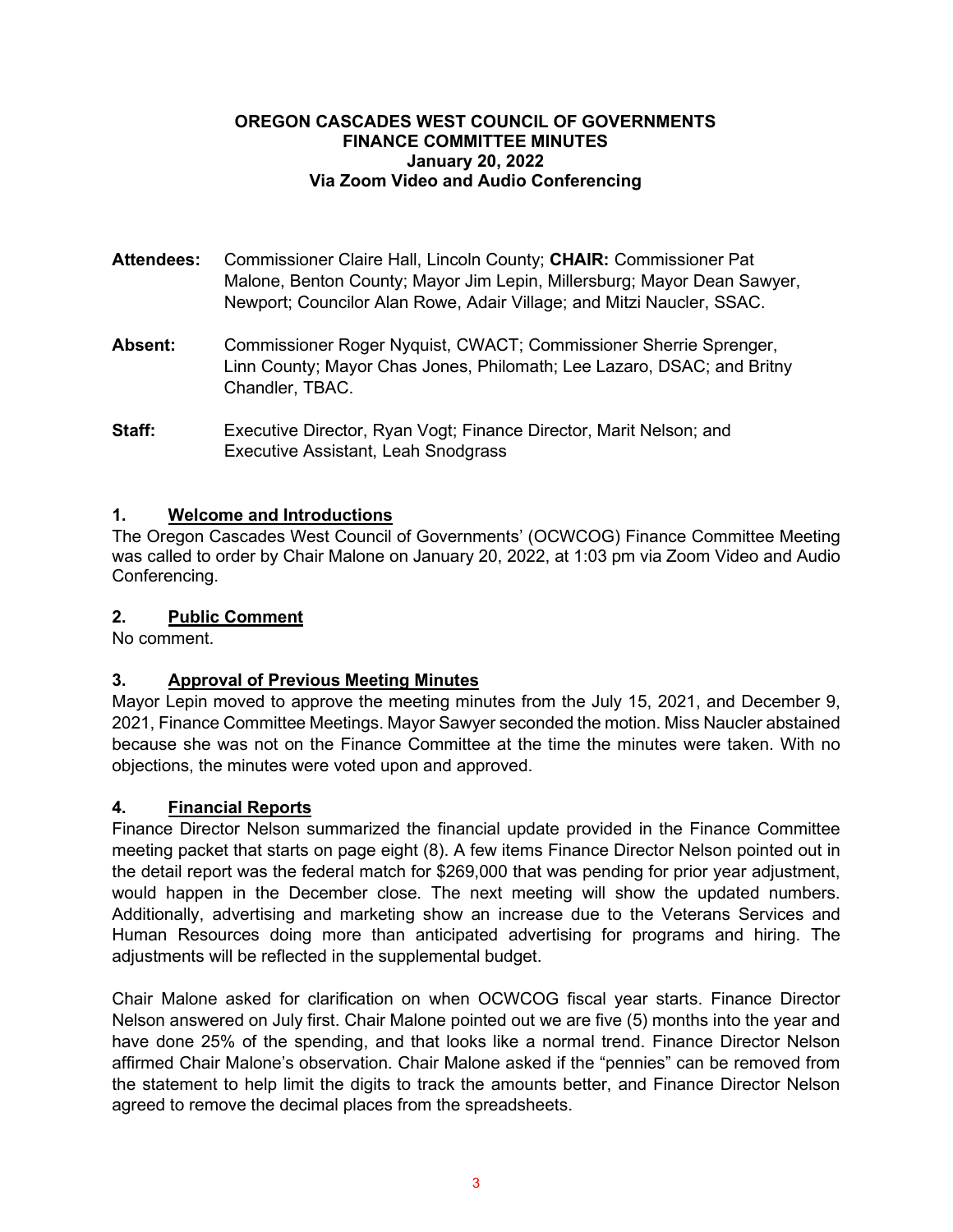### **5. Membership Dues for Fiscal Year 2022-2023**

Executive Director Vogt mentioned OCWCOG recently discovered the town of Scio has ended their membership, but there was no record of the termination. Executive Director Vogt has a meeting with the City Manager Ginger Allen to learn why Scio moved in that direction.

Finance Director Nelson summarized the membership dues as provided in the packet starting on page fifteen (15). Finance Director Nelson pointed out the change in the Seattle Consumer Price Index (CPI-U) and relates it to the increase in people moving during the Covid pandemic, which in return fluctuates the population for the calculation.

Chair Malone pointed out a potential calculation error. Chair Malone stated the \$13,255 total in increased dues did not equal 6.5% of the dues total and wondered why it did not balance. Executive Director Vogt stated the special projects and transportation funds lock at \$25,000 and are immune to the Seattle CPI-U. Finance Director Nelson at this time was unable to provide a more descriptive breakdown for the Seattle CPI-U figure but assured the Committee the calculations were correct. Executive Director Vogt requested the Finance Committee consider moving this document to the Full Board for adoption with the promise to provide the breakdown in the next half hour, or if they don't feel comfortable with the calculation, it can be revisited at the next Committee meeting.

Mayor Lepin moved to approve the Membership Dues for the Fiscal Year 2022-2023. Commissioner Hall seconded the motion. With no objections, the Membership Dues were voted upon and approved to be moved to the Full Board for adoption.

#### **6. Other Business**

No other business was discussed.

#### **7. Adjournment**

Chair Malone adjourned the meeting at 1:36 p.m.

*Meeting minutes taken by Leah Snodgrass.*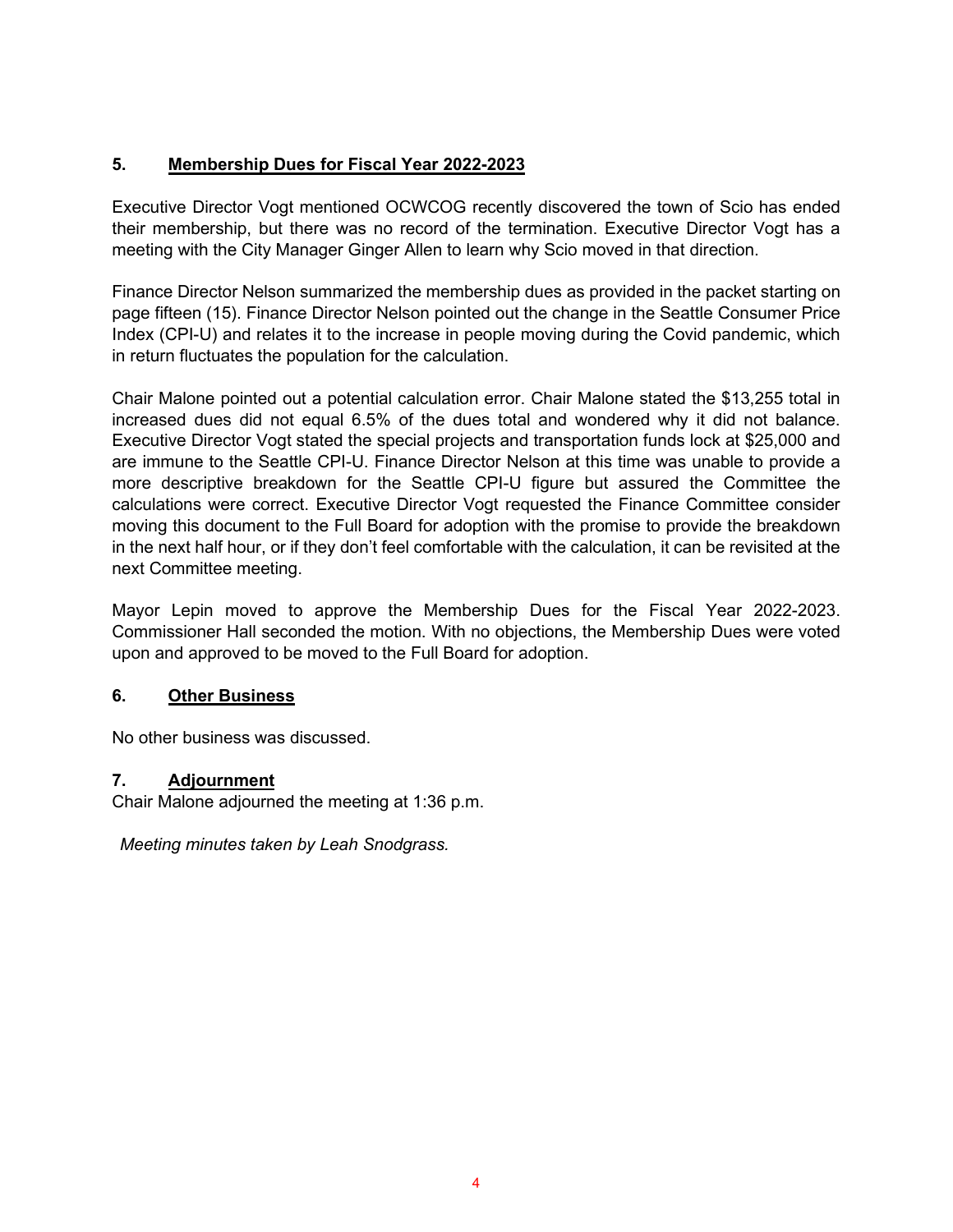<span id="page-4-0"></span>

1400 Queen Ave SE • Suite 201 • Albany, OR 97322 (541) 967-8720 • FAX (541) 967-6123

#### **M E M O R A N D U M**

**DATE:** March 17, 2022

**TO:** OCWCOG Finance Committee

**FROM:** Marit Nelson, Finance Director

**RE: OCWCOG Financial Update**

Please accept the following snapshot, and Consolidated Revenue and Expense Statement, for period ending January 31, 2022, with notes to pertinent items. We strive to make the following financial information consistent, accessible, and transparent.

#### **Snapshot by Major Line Item**

|                                          | FY 2022 Budget | <b>JAN</b><br><b>YTD</b> | Percentage<br><b>YTD</b> | <b>Prior Year</b><br><b>YTD</b> |
|------------------------------------------|----------------|--------------------------|--------------------------|---------------------------------|
| <b>Dues</b>                              | 330,506        | 304,270                  | 92.1%                    | 66.59%                          |
| Contracts                                | 3,689,616      | 2,732,940                | 74.9%                    | 43.95%                          |
| Grants                                   | 216,800        | 102,354                  | 47.2%                    | 43.7%                           |
| Donations                                | 250,500        | 110,069                  | 43.9%                    | 74.6%                           |
| <b>State Revenue</b>                     | 2,217,311      | 1,022,766                | 46.1%                    | 41.7%                           |
| <b>Federal Revenue</b>                   | 17,456,097     | 10,441,222               | 59.8%                    | 50.9%                           |
| <b>Coordinated Care</b>                  | 9,098,188      | 5,735,671                | 63.0%                    | 52.1%                           |
| <b>Total Income (all line</b><br>items)  | \$52,545,163   | \$22,778,095             | 43.3%                    | 25.86%                          |
|                                          |                |                          |                          |                                 |
| <b>Total Payroll Expense</b>             | \$19,839,492   | \$9,868,731              | 49.7%                    | 49.8%                           |
|                                          |                |                          |                          |                                 |
| <b>Contract Expense</b>                  | 12,877,243     | 5,968,282                | 46.3%                    | 47.6%                           |
| <b>Indirect Expense</b>                  | 2,572,175      | 1,500,400                | 58.3%                    | 58.3%                           |
| Maintenance & Repair                     | 103,000        | 27,453                   | 26.7%                    | 67.6%                           |
| <b>Supplies</b>                          | 97,050         | 32,362                   | 33.3%                    | 46.4%                           |
| Telephone                                | 155,775        | 82,213                   | 53.4%                    | 49.0%                           |
| Travel / Training                        | 221,550        | 55,204                   | 35.4%                    | 10.8%                           |
| <b>Total Expense (all line</b><br>items) | \$52,545,163   | \$21,913,800             | 41.7%                    | 38.3%                           |
| Net Gain / (Loss)                        |                | \$864,295                |                          |                                 |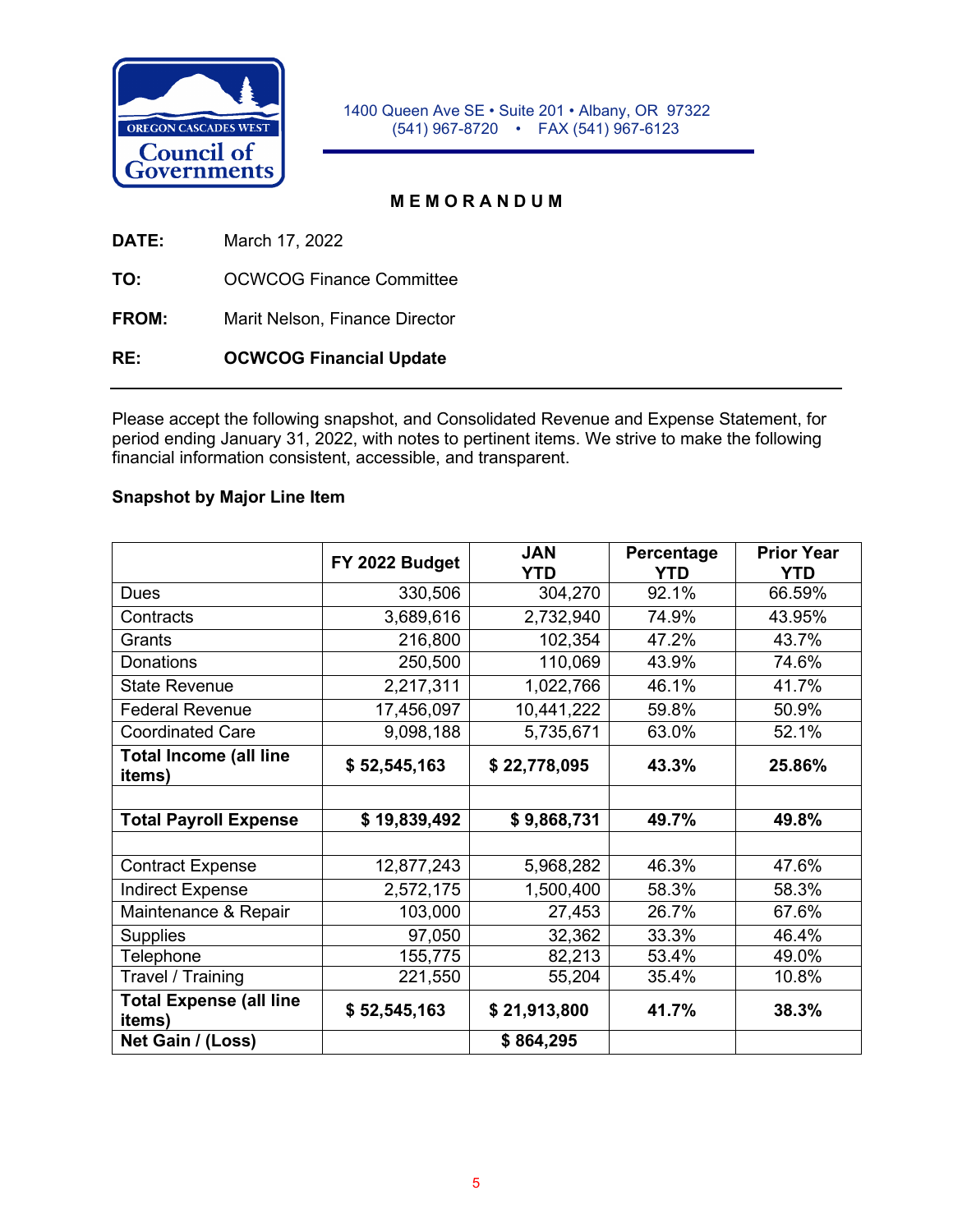#### **Fiscal Year (FY) FY2021-2022 Financial Narrative (Revenue)**

- a. Net/Gain (Loss): The current value for Net Gain/(Loss) is not accurate. Beginning Balance numbers will be recorded when the annual audit is completed. The single audit is nearing completion, so we expect draft audit to be received in the coming weeks.
- b. Member dues are billed out at the beginning of the fiscal year. Reminder statements were emailed to all outstanding members just after the new year. Three statements were still outstanding as of the end of January 2022.
- c. Contract revenue is high due to two (2) large contracts from Oregon Department of Transportation (ODOT) for both Corvallis Area Metropolitan Planning Organization (CAMPO) and Albany Area Metropolitan Planning Organization (AAMPO). As noted previously, these year-to-date percentages are leveling out over the course of the fiscal year.
- d. Grant revenue is back on target, ahead of trend for last fiscal year.
- e. Donations revenue was increased by a Meals on Wheels campaign that went out before the end of December. The trend is down from last fiscal year, but we are seeing steady receipts.
- f. State revenue contract percentages are low due to the programs being reimbursement based and are billed in the month after the expense is incurred. We are ahead of trend for last year and there are no red flags.
- g. Federal revenue contract percentages are on track and trending higher than last fiscal year.

#### **FY2021-2022 Financial Narrative (Personnel and Material & Supplies)**

- a. Personnel Expense is down slightly from trend but similar to prior year.
- b. Contract expense is down slightly but similar to prior year YTD so no red flags currently.
- c. Indirect expenses are on budget. Indirect rates are charged to all program areas based on the number of staff employed in each program, and are used to fund General Administration, Human Resources, Finance, and Technology Services.
- d. Maintenance and Repair expense still remains low. We are struggling with contractor availability, timing, supplies, etc. We are working through our plans and finishing projects as quickly as we are able.
- e. Supply costs remain low, and we continue to monitor. Many staff are opting for telework on a consistent basis. We anticipate this change in working will continue.
- f. Telephone is on budget.
- g. Training and Travel continues to be low, but in-person training and teleconferences are on the calendar this spring. Teleworking has significantly reduced mileage reimbursements.

Overall, total income is trending higher than total expenses and the trends are falling in a similar pattern to previous years. All things remaining consistent, we should have a stable spring and realize a surplus for the fiscal year. If you need additional information or clarification, please contact Finance Director Nelson.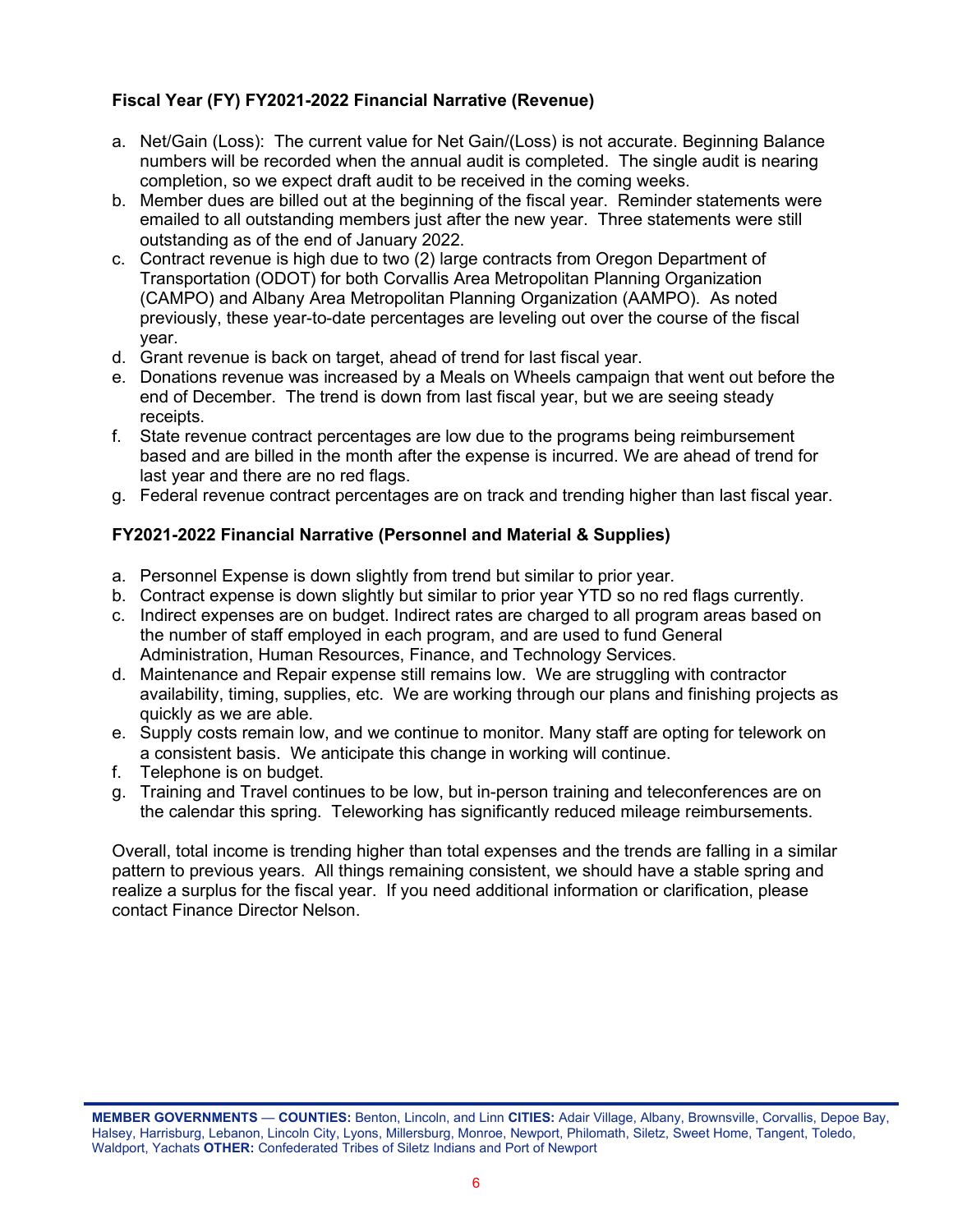## Consolidate Revenue and Expense Statement Finance Committee Financial Report

| <b>Acct No</b><br>000710 | <b>Description</b><br>Beg Bal-Restricted for Grants | <b>Budget</b> |              |               | <b>YTD Bal</b> | 0.0%   |                                                                             |
|--------------------------|-----------------------------------------------------|---------------|--------------|---------------|----------------|--------|-----------------------------------------------------------------------------|
|                          |                                                     | \$            | $1,713$ \$   |               |                |        | Balances will be adjusted and finaliz<br>supplemental budget and audit comp |
| 000725                   | Beg Bal-Restrict for Contracts                      |               |              |               |                | 0.0%   |                                                                             |
|                          |                                                     | \$            | 3,446,916 \$ |               |                |        | Balances will be adjusted and finaliz<br>supplemental budget and audit com  |
| 000740                   | Beg Bal-Restricted for Other                        |               |              |               |                | 0.0%   |                                                                             |
|                          |                                                     |               |              |               |                |        | Balances will be adjusted and finaliz                                       |
|                          |                                                     | \$            | 3,617,322 \$ |               |                |        | supplemental budget and audit com                                           |
| 000745                   | Beg Bal-Restrict Reserve                            |               |              |               |                | 0.0%   | Balances will be adjusted and finaliz                                       |
|                          |                                                     | \$            | 930,000      | -\$           |                |        | supplemental budget and audit com                                           |
| 000750                   | <b>Beg Bal-Unrestricted</b>                         |               |              |               |                | 0.0%   |                                                                             |
|                          |                                                     |               |              |               |                |        | Balances will be adjusted and finaliz                                       |
|                          |                                                     | \$            | 6,992,851 \$ |               |                |        | supplemental budget and audit com                                           |
| 000801                   | Dues                                                | \$            | 330,506      | \$            | 304,270        | 92.1%  | Three agency dues oustanding as of                                          |
| 000802                   | <b>Fees For Service</b>                             | \$            | 140,500      | \$            | 58,964         | 42.0%  |                                                                             |
| 000803                   | <b>Internal Transfer</b>                            | \$            | 2,577,114    | -\$           | 1,500,865      | 58.2%  |                                                                             |
| 000804                   | Miscellaneous Revenue                               | \$            |              | \$            | 1,606          | 0.0%   |                                                                             |
| 000805                   | <b>Contract Revenue</b>                             | \$            | 3,648,936    | \$            | 2,732,940      | 74.9%  | Two (2) large front loaded contracts.                                       |
| 000806                   | <b>Grant Revenue</b>                                | \$            | 216,800      | \$            | 102,354        | 47.2%  |                                                                             |
| 000807                   | Donations                                           |               |              |               |                | 43.9%  |                                                                             |
|                          |                                                     | \$            | 250,500      | \$            | 110,069        |        | Donation campaign in December is                                            |
| 000808                   | Interest Revenue                                    | \$            | 266,756      | \$            | 119,767        | 44.9%  | Low prime interest rate                                                     |
| 000809                   | Transfers In                                        |               |              |               |                | 0.0%   | This will be adjusted with suppleme                                         |
|                          |                                                     | \$            | 10,000       |               |                |        | reserve savings adjustments                                                 |
| 000813                   | <b>Special Projects</b>                             | \$            | 15,738       | $\frac{1}{2}$ | 15,213         | 96.7%  |                                                                             |
| 000819                   | <b>Special Event Revenue</b>                        | \$            | 20,000       | \$            |                | 0.0%   |                                                                             |
| 000820                   | Program Meals Revenue                               | \$            | 160,000      | \$            | 123,879        | 77.4%  | Meal sites active again. Regaining g<br>prior year                          |
| 000822                   | Loan Packaging Fees                                 |               |              |               |                | 102.8% | This is based on loan closing fee. T                                        |
|                          |                                                     | \$            | 4,000        | \$            | 4,110          |        | throughout the year.                                                        |

#### **Revenues year-to-date under budget** For Period Ended January 31, 2022 **Revenues year-to-date over budget Revenues year-to-date over budget**

**Percent of budget to date: 58.3%**

| 0.0%    |                                                                                          |
|---------|------------------------------------------------------------------------------------------|
|         | Balances will be adjusted and finalized with<br>supplemental budget and audit completion |
| 0.0%    |                                                                                          |
|         | Balances will be adjusted and finalized with<br>supplemental budget and audit completion |
| 0.0%    |                                                                                          |
|         | Balances will be adjusted and finalized with<br>supplemental budget and audit completion |
| 0.0%    |                                                                                          |
|         | Balances will be adjusted and finalized with<br>supplemental budget and audit completion |
| $0.0\%$ |                                                                                          |
|         | Balances will be adjusted and finalized with                                             |
|         | supplemental budget and audit completion                                                 |
| 92.1%   |                                                                                          |
| 42.0%   | Three agency dues oustanding as of 1/2022                                                |
| 58.2%   |                                                                                          |
| 0.0%    |                                                                                          |
| 74.9%   | Two (2) large front loaded contracts.                                                    |
| 47.2%   |                                                                                          |
| 43.9%   |                                                                                          |
|         | Donation campaign in December is doing well                                              |
| 44.9%   | Low prime interest rate                                                                  |
| 0.0%    | This will be adjusted with supplemental and<br>reserve savings adjustments               |
| 96.7%   |                                                                                          |
| 0.0%    |                                                                                          |
| 77.4%   | Meal sites active again. Regaining ground from<br>prior year                             |
| 102.8%  | This is based on loan closing fee. This will vary<br>throughout the year.                |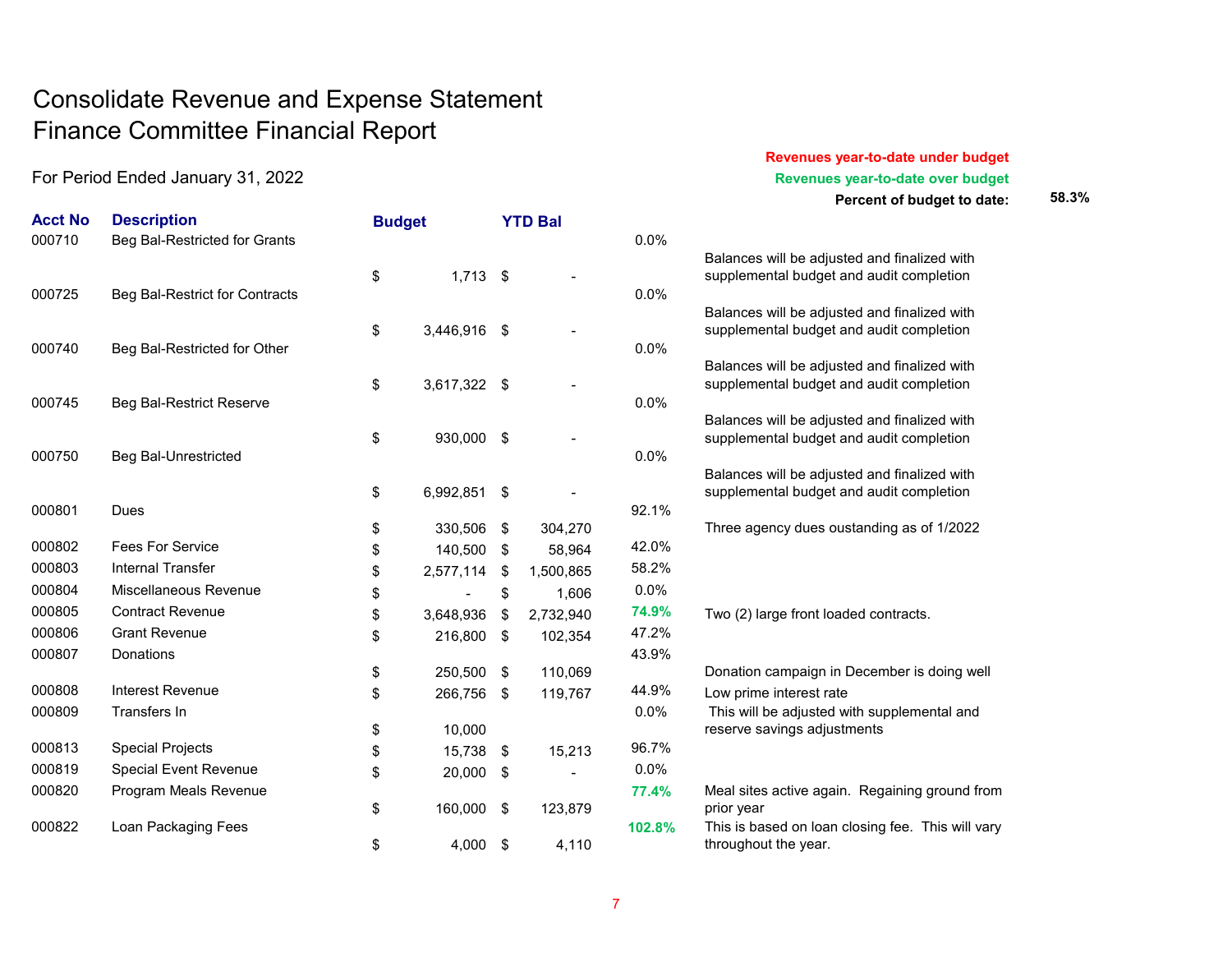| 000823 | Program Income                        | \$<br>711,153 \$   |      | 415,103    | 58.4%  |                                                      |
|--------|---------------------------------------|--------------------|------|------------|--------|------------------------------------------------------|
| 000824 | Match                                 | \$<br>48,000 \$    |      | 28,360     | 59.1%  |                                                      |
| 000826 | <b>Borrowers Fees</b>                 |                    |      |            | 132.5% |                                                      |
|        |                                       | \$<br>3,000        | \$   | 3,976      |        | Useage dependent. Activity means good things         |
| 000828 | <b>Service Fees</b>                   | \$<br>$5,000$ \$   |      | 3,142      | 62.8%  |                                                      |
| 000829 | Program Administration                |                    |      |            | 35.9%  | Removed an A/R for over bill in the previous         |
| 000840 | Veterans                              | \$<br>150,000      | \$   | 53,817     | 50.0%  | year. Will affect all year                           |
| 000841 |                                       | \$<br>114,489      | \$   | 57,245     | 56.6%  |                                                      |
|        | Oregon Project Independence           | \$<br>990,000 \$   |      | 560,089    |        |                                                      |
| 000843 | ODOT                                  | \$<br>1,112,822 \$ |      | 405,432    | 36.4%  | Billing is reimbursement based, one month<br>behind. |
| 000846 | <b>Coordinated Care</b>               | \$<br>9,098,188    | \$   | 5,735,671  | 63.0%  |                                                      |
| 000848 | <b>CCO Metrics Income</b>             |                    |      |            | 0.0%   | Must meet metrics to receive revenue. New            |
|        |                                       | \$<br>242,500 \$   |      |            |        | funding with supplemental                            |
| 000860 | Economic Development Admin            | \$<br>425,000      | -\$  | 67,500     | 15.9%  | Expecting to accrue during fiscal year.              |
| 000862 | <b>Older Americans Act</b>            | \$<br>1,300,000    | -\$  | 549,220    | 42.2%  |                                                      |
| 000863 | <b>Title XIX</b>                      | \$<br>14,578,791   | \$   | 9,057,285  | 62.1%  |                                                      |
| 000864 | <b>Federal Senior Meals</b>           | \$<br>800,000      | -\$  | 390,541    | 48.8%  |                                                      |
| 000865 | <b>USDA</b>                           | \$<br>95,000 \$    |      | 51,477     | 54.2%  |                                                      |
| 000867 | <b>Federal Match</b>                  |                    |      |            | 547.2% | Includes \$269,000 for prior year June 2021. Will    |
|        |                                       | \$<br>49,306       | \$   | 269,818    |        | be adjusted with audit                               |
| 000868 | <b>Environmental Protection Agenc</b> | \$<br>200,000      | \$   | 51,480     | 25.7%  |                                                      |
| 000869 | <b>Siletz Revenue</b>                 | \$<br>8,000        | \$   | 3,902      | 48.8%  |                                                      |
|        | <b>REVENUE</b>                        | \$<br>52,545,163   | \$   | 22,778,095 | 43.3%  |                                                      |
|        |                                       |                    |      |            |        | <b>Expenses year-to-date over budget</b>             |
| 000410 | Leave Benefits                        | \$<br>686,714 \$   |      | 353,058    | 51.4%  |                                                      |
| 000420 | <b>Fringe Benefits</b>                | \$<br>1,067,164 \$ |      | 547,348    | 51.3%  |                                                      |
| 000421 | <b>Insurance Benefits</b>             | \$<br>3,439,490    | - \$ | 1,710,123  | 49.7%  |                                                      |
| 000425 | <b>PERS Benefits</b>                  | \$<br>3,015,699    | -\$  | 1,553,663  | 51.5%  |                                                      |
| 000430 | <b>PERS Reserve</b>                   | \$<br>224,846      | \$   | 55,082     | 24.5%  |                                                      |
| 0001ED | <b>Executive Director</b>             | \$<br>155,070      | \$   | 91,297     | 58.9%  |                                                      |
| 0004PD | Program Director                      | \$<br>506,620      | -\$  | 235,014    | 46.4%  |                                                      |
| 0010PM | Program Manager                       | \$<br>164,267 \$   |      | 53,368     | 32.5%  | <b>Vacant Position</b>                               |
| 0013PS | Program Supervisor                    | \$<br>906,865      | \$   | 474,972    | 52.4%  |                                                      |
| 0019PM | Personnel Manager                     | \$<br>105,817 \$   |      | 62,057     | 58.6%  |                                                      |
| 0046CM | Case Manager                          | \$<br>2,686,844    | \$   | 1,305,935  | 48.6%  |                                                      |
| 0053CC | <b>Contracts Coordinator</b>          | \$<br>91,304       | -\$  | 62,512     | 68.5%  |                                                      |
| 0055CS | <b>Clerical Supervisor</b>            | \$<br>195,875      | \$   | 111,299    | 56.8%  |                                                      |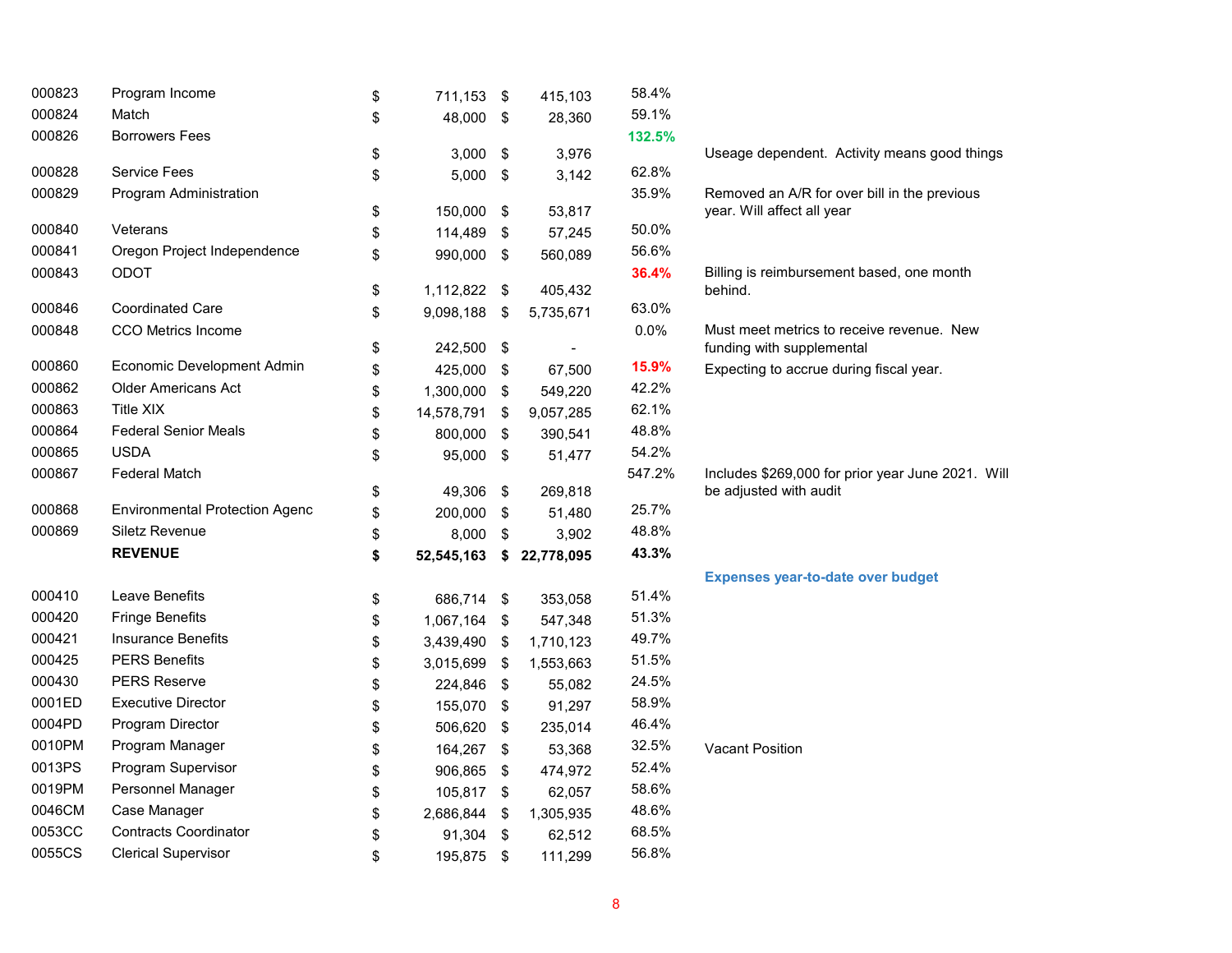| 0058AP | <b>Assistant Planner</b>              | \$<br>57,941    | \$<br>98,516  | 170.0% | Labor Allocation Error to be corrected       |
|--------|---------------------------------------|-----------------|---------------|--------|----------------------------------------------|
| 005PIO | <b>Public Information Officer</b>     | \$<br>111,063   | \$<br>17,556  | 15.8%  | <b>Vacant Position</b>                       |
| 0060AS | <b>Accounting Specialist</b>          | \$<br>39,623    | \$<br>28,330  | 71.5%  |                                              |
| 0064ES | <b>Eligibility Specialist</b>         | \$<br>1,349,473 | \$<br>674,822 | 50.0%  |                                              |
| 0064MM | Money Management Coord                | \$<br>50,478    | \$<br>24,813  | 49.2%  |                                              |
| 0067EA | <b>Executive Assistant</b>            | \$<br>26,532    | \$<br>32,248  | 121.5% | Labor Allocation Error to be corrected       |
| 0070AC | <b>Accounting Clerk II</b>            | \$<br>55,081    | \$<br>33,195  | 60.3%  |                                              |
| 0076AA | <b>Administrative Assistant</b>       | \$<br>469,928   | \$<br>178,662 | 38.0%  |                                              |
| 0076BO | <b>Business Officer</b>               | \$<br>62,916    | \$<br>35,839  | 57.0%  |                                              |
| 0085CS | <b>Clerical Specialist</b>            | \$<br>349,811   | \$<br>155,354 | 44.4%  |                                              |
| 0085WS | <b>Workstation Support Specialist</b> |                 |               | 83.5%  | Labor Allocation corrected with supplemental |
|        |                                       | \$<br>55,617    | \$<br>46,428  |        | budget                                       |
| 013SLO | Senior Loan Officer                   | \$<br>84,007    | \$<br>40,649  | 48.4%  |                                              |
| 013TSM | <b>Transportation Manager</b>         | \$<br>82,927    | \$<br>43,392  | 52.3%  |                                              |
| 025NSS | <b>Network Support Specialist</b>     | \$<br>146,441   | \$<br>44,813  | 30.6%  |                                              |
| 031CDP | <b>CED Planner</b>                    | \$<br>304,386   | \$<br>101,137 | 33.2%  |                                              |
| 034APS | <b>Adult Protective Services Spec</b> | \$<br>895,112   | \$<br>473,429 | 52.9%  |                                              |
| 037DTC | Diversion & Transition Coord          | \$<br>201,122   | \$<br>111,065 | 55.2%  |                                              |
| 037LCM | Lead Case Manager                     | \$<br>227,501   | \$<br>111,959 | 49.2%  |                                              |
| 045ISS | <b>Information Support Specialist</b> | \$<br>57,530    | \$<br>59,926  | 104.2% | Labor Allocation Error to be corrected       |
| 052ALO | Assistant Loan Officer                | \$<br>37,620    | \$<br>27,112  | 72.1%  |                                              |
| 055SMS | Senior Meals Supervisor               | \$<br>48,165    | \$<br>30,722  | 63.8%  |                                              |
| 055VSO | Veterans Service Officer              | \$<br>44,634    | \$<br>30,725  | 68.8%  |                                              |
| 060FMC | Facility Maint. Coordinator           | \$<br>52,425    | \$<br>30,482  | 58.1%  |                                              |
| 061LES | <b>Lead Eligibility Specialist</b>    | \$<br>57,080    | \$<br>32,675  | 57.2%  |                                              |
| 064ADR | <b>ADRC Specialist</b>                | \$<br>243,569   | \$<br>97,340  | 40.0%  |                                              |
| 064ALW | Asst. AFH Licensing Worker            | \$<br>125,000   | \$<br>67,893  | 54.3%  |                                              |
| 067CEA | <b>Confidential Executive Assist</b>  | \$<br>46,320    | \$<br>24,066  | 52.0%  |                                              |
| 073MRW | <b>Medical Resource Worker</b>        | \$<br>42,773    | \$<br>24,600  | 57.5%  |                                              |
| 075LTB | Lead Trans Brokerage Spec.            | \$<br>49,474    | \$<br>27,405  | 55.4%  |                                              |
| 075TBS | Transportation Brokerage Spec.        | \$<br>358,576   | \$<br>168,275 | 46.9%  |                                              |
| 076IHA | In Home Assistant                     | \$<br>437,000   | \$<br>185,135 | 42.4%  |                                              |
| 082SMC | Senior Meals Coordinator              | \$<br>40,885    | \$<br>23,663  | 57.9%  |                                              |
| 090RSM | Relief Site Manager                   | \$<br>25,000    | \$<br>12,439  | 49.8%  |                                              |
| 099EXH | <b>Extra Hire</b>                     | \$<br>162,405   | \$<br>44,356  | 27.3%  |                                              |
| 88MSM3 | Meal Site Manager 3                   | \$<br>194,502   | \$<br>113,983 | 58.6%  |                                              |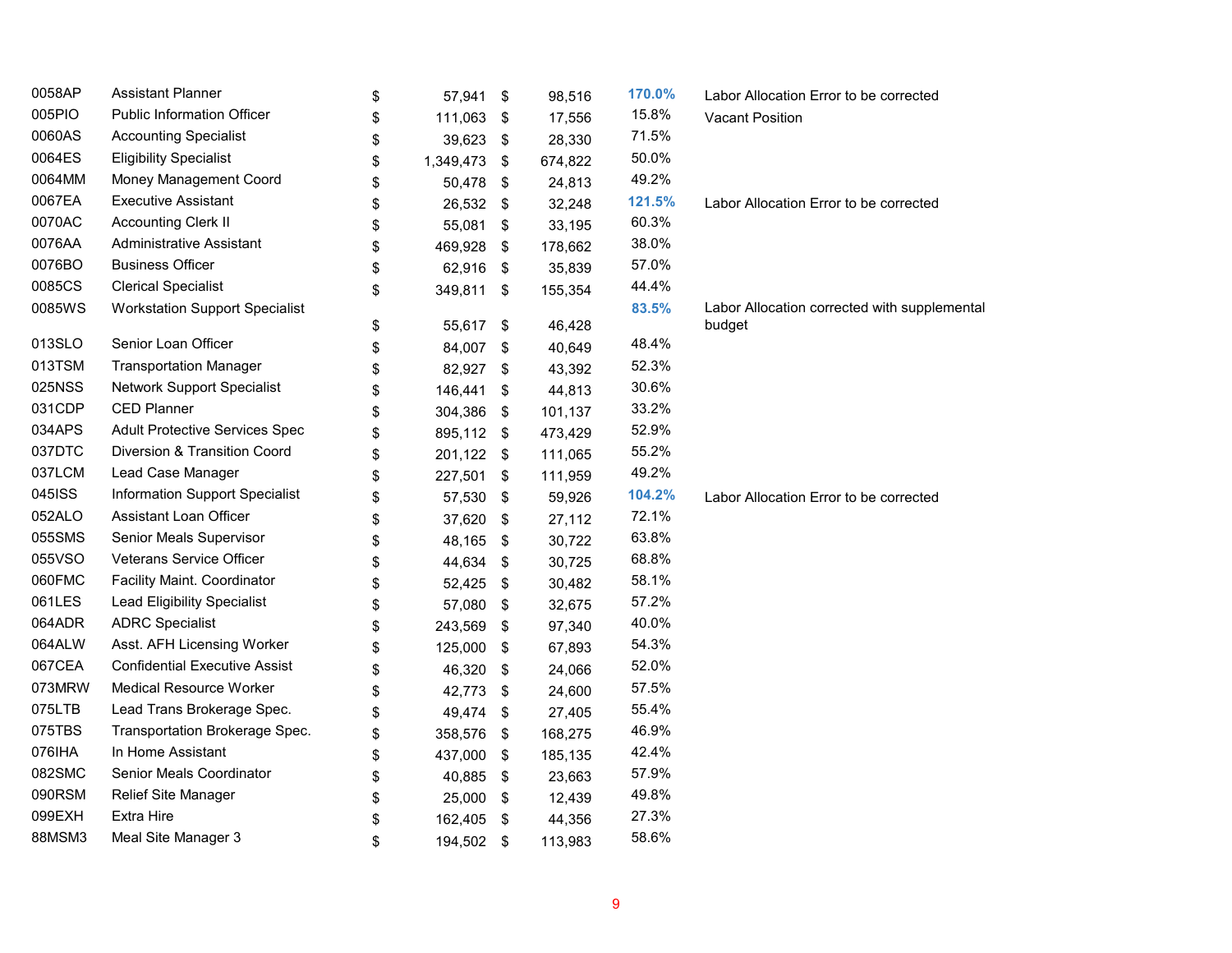|                  | <b>PERSONNEL</b>               | \$<br>19,839,492 \$ |               | 9,868,731      | 49.7%           | Overall, trending below budget                 |
|------------------|--------------------------------|---------------------|---------------|----------------|-----------------|------------------------------------------------|
| 000504           | Advertising                    | \$<br>35,590 \$     |               | 13,228         | 37.2%           |                                                |
| 000506           | Auto Expense                   | \$<br>17,000        | \$            | 1,668          | 9.8%            |                                                |
| 000510           | <b>Bank Charges</b>            | \$<br>15,175        | \$            | 7,162          | 47.2%           |                                                |
| 000513           | Board/Comm/Meeting Expense     | \$<br>32,750        | \$            | 1,595          | 4.9%            |                                                |
| 000516           | <b>Computer Maintenance</b>    | \$<br>179,530       | \$            | 58,292         | 32.5%           |                                                |
| 000521           | <b>Contract Administration</b> | \$<br>1,500         | \$            | 849            | 56.6%           |                                                |
| 000522           | <b>Contract Expense</b>        | \$<br>12,877,243    | \$            | 5,968,282      | 46.3%           |                                                |
| 000523           | <b>Admin Contract Expense</b>  | \$<br>500,000       | \$            | 315,530        | 63.1%           |                                                |
| 000525           | Copying                        | \$<br>62,500        | \$            | 15,526         | 24.8%           |                                                |
| 000531           | Dues and Memberships           | \$<br>33,115        | \$            | 11,775         | 35.6%           |                                                |
| 000532           | <b>Equipment Expense</b>       | \$<br>1,000         | \$            |                | 0.0%            |                                                |
| 000533           | Finance Indirect               | \$<br>568,185       | \$            | 331,441        | 58.3%           |                                                |
| 000534           | <b>Indirect Expense</b>        | \$<br>1,198,046     | \$            | 698,860        | 58.3%           |                                                |
| 000535           | Furniture & Fixtures           | \$<br>56,578        | \$            | 8,432          | 14.9%           |                                                |
| 000537           | Insurance                      | \$<br>76,763        | \$            | 72,579         | 94.5%           | Annual Insurance payment                       |
| 000540           | Interest Expense               | \$<br>16,000        | \$            | 7,225          | 45.2%           |                                                |
| 000541           | Loan Legal Expense             | \$<br>50            | \$            | $\overline{a}$ | 0.0%            |                                                |
| 000542           | <b>Legal Services</b>          | \$<br>58,500        | \$            | 4,297          | 7.3%            |                                                |
| 000543           | Licenses and Fees              | \$<br>242,160 \$    |               | 123,982        | 51.2%           |                                                |
| 000546           | Loan Fees                      |                     |               |                |                 |                                                |
|                  |                                |                     |               |                |                 | Business Lending is processing more loans than |
| 000549           | Maintenance and Repair         | \$<br>$3,100$ \$    |               | 6,499          | 209.6%<br>26.7% | budgeted. Revenue reflects similar             |
|                  |                                | \$<br>103,000       | \$            | 27,453         |                 |                                                |
| 000550<br>000551 | <b>Marketing Expense</b>       | \$<br>4,150         | \$            | 2,809          | 67.7%<br>0.0%   |                                                |
| 000553           | Taxes<br>Loan Admin Exp        | \$<br>2,500         | \$            |                | 34.8%           |                                                |
| 000555           |                                | \$<br>150,000       | \$            | 52,179         |                 |                                                |
|                  | Postage                        | \$<br>47,920        | $\sqrt[6]{3}$ | 21,113         | 44.1%           |                                                |
| 000558           | Printing                       | \$<br>21,050        | \$            | 4,282          | 20.3%           |                                                |
| 000561           | Rent                           | \$<br>735,039       | \$            | 425,871        | 57.9%           |                                                |
| 000564           | Resource Reserve               | \$<br>30,000        | $\sqrt[6]{3}$ | 409            | 1.4%            |                                                |
| 000567           | Supplies                       | \$<br>97,050        | \$            | 32,362         | 33.3%           |                                                |
| 000568           | Stipend                        | \$<br>147,072 \$    |               | 63,522         | 43.2%           |                                                |
| 000570           | Technology Indirect            | \$<br>805,944       | \$            | 470,099        | 58.3%           |                                                |
| 000573           | Telephone                      | \$<br>155,775       | \$            | 83,213         | 53.4%           |                                                |